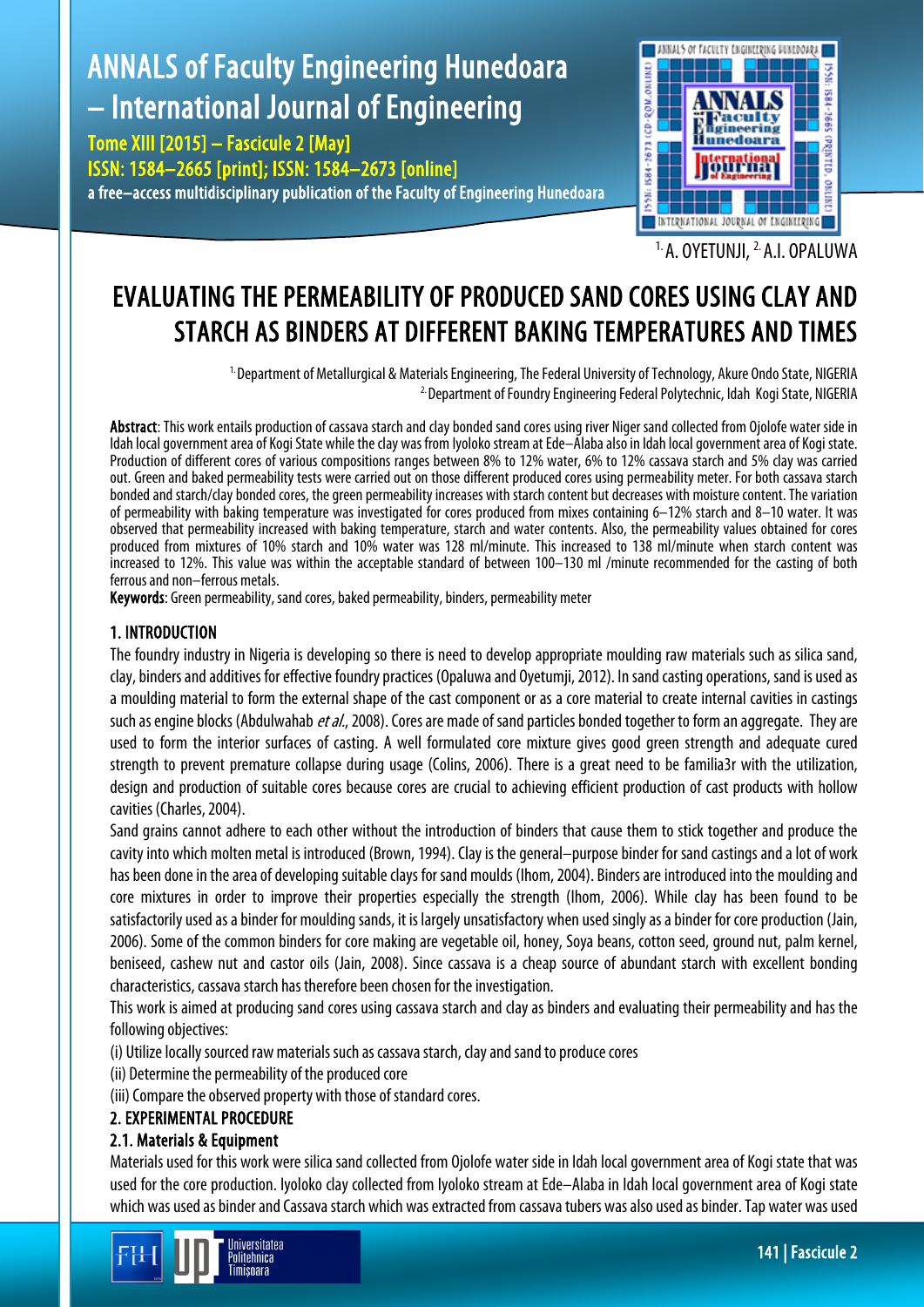for tempering. Equipment used are Weighing balance, Mixer or Muller, Measuring cylinder, Specimen rammer, Permeability meter, Oven, Sieve shaker and sets of sieve.

### 2.2. Experimental methods

#### Cassava Starch Preparation

Cassava tubers were peeled and properly washed. The washed tubers were pounded followed by grinding into pulp. Water was then added to easy the extraction of starch. On the addition of water, it formed suspension which was left to stay for 2 hours before the water above was decanted. The starch residue was properly dried to white, odorless and tasteless powder in accordance with Anonim (2009) and Narayana, Subramony (2002).

#### Sand Preparation

The sand was collected from the site, washed to remove clay and other impurities. It was properly dried and after drying, it was sent for chemical analysis.

#### Clay Preparation

The clay was collected from the site. Pebbles were removed from it. After drying, it was sent for mineralogical composition analysis using ED X–ray Fluorescence Analyzer in accordance with Ayoola etal, 2010. The results of the mineralogical composition both clay and sand are as shown in Table 1.

|  |  |  |  |  | Table 1: Mineralogical Composition of Iyoloko Clay and Ojolofe Silica Sand |
|--|--|--|--|--|----------------------------------------------------------------------------|
|--|--|--|--|--|----------------------------------------------------------------------------|

| Materials    | <b>Percentage Minerals</b> |                             |         |      |      |      |      |         |      |      |      |      |
|--------------|----------------------------|-----------------------------|---------|------|------|------|------|---------|------|------|------|------|
|              |                            | $\mathsf{I}_2 \mathsf{0}_1$ | $K_2$ O | CaO  | HV,  |      | Mn0  | $+e_20$ | MaO  |      |      | LOV  |
| Iyoloko Clay | 65.40                      | 20.30                       | .05     | 0.79 | 3.18 | 0.05 | 0.13 | 6.03    | 0.18 | 0.04 | 0.05 | 2.80 |
| Ojolofe Sand | 94.30                      | 0.55                        | 0.06    | 0.24 | 1.40 | 0.01 | 0.02 | 0.35    | 0.16 |      | 0.04 | 2.87 |
|              |                            |                             |         |      |      |      |      |         |      |      |      |      |

#### 2.3. Selection of Core Mixture

For this work, a large number of cores mixtures, based on the proportion of the constituent of sand, cassava starch, clay and water, were prepared. The first batch of cores was starch– bonded cores prepared from mixtures containing 8–12% water and 4–12% starch. The second batch was starch/clay bonded cores produced from mixtures containing 8–12% water, 4–12% starch 5% clay as shown in Table 2.

#### 2.4. Production of test samples for green permeability test

After the mixtures were properly mixed and blended, 150g of wet sand is weighed into the specimen sleeve. It is then rammed 3 times. 5 test samples were made from each group making a total of 15 samples.

#### 2.5. Production of test samples for baked permeability test

After the mixtures were properly mixed and blended, 15 test

specimen of 50 mm diameter by 50 mm height were made. This was done by ramming the mixture in the sleeves of 50 mm diameter and to a height of 50 mm. Ramming was accomplished by dropping a rammer of known mass three times from a height of 50 mm.

#### 2.6. Core Baking Procedure

Core baking was carried out in an oven capable of attaining a temperature of 500°C and with capacity for 40 cores at a time. Each batch of cores was introduced into the furnace on steel plates and baked at various temperatures of between 90 and 200°C for a fixed time of two hours. After the requisite temperature had been attained and maintained for a predetermined period. The oven had an extraction system for removing the moisture produced during baking. This arrangement ensures a uniform and standard baking procedure.

#### 3. PERMEABILITY TEST

#### 3.1. Green Permeability Test

In the measurement of green permeability, 150g of wet sand is weighed into the specimen sleeve. It is then rammed 3 times. The rammed sand in the sleeve is placed on the permeability meter in inverted form. Then the control knob was adjusted to zero point. Then the lever arm is moved from check position to test position. The pointer would move anti–clock wise and where it stops is the permeability value (Agarwal et al, 2007).

|  |  |  |  | Table 2: Composition of the Core Mixtures used in the Investigations |  |
|--|--|--|--|----------------------------------------------------------------------|--|
|  |  |  |  |                                                                      |  |

| S/N            | Clay free mixture          | <b>Starch and Clay mixture</b>        |  |  |  |  |
|----------------|----------------------------|---------------------------------------|--|--|--|--|
|                | $8\%$ water $+4\%$ starch  | $8\%$ water $+4\%$ starch             |  |  |  |  |
|                | $8\%$ water $+6\%$ starch  | $8\%$ water $+6\%$ starch             |  |  |  |  |
| 1              | $8\%$ water $+8\%$ starch  | $8\%$ water $+8\%$ starch<br>+5% clay |  |  |  |  |
|                | $8\%$ water $+10\%$ starch | $8\%$ water $+10\%$ starch            |  |  |  |  |
|                | $8\%$ water $+12\%$ starch | $8\%$ water $+12\%$ starch            |  |  |  |  |
|                | 10% water $+4\%$ starch    | 10% water $+$ 4% starch               |  |  |  |  |
|                | 10% water $+$ 6% starch    | 10% water $+$ 6% starch               |  |  |  |  |
| $\overline{2}$ | 10% water $+$ 8% starch    | 10% water $+$ 8% starch $+$ 5% clay   |  |  |  |  |
|                | 10% water + 10% starch     | 10% water + 10% starch                |  |  |  |  |
|                | 10% water + 12% starch     | $10\%$ water $+12\%$ starch           |  |  |  |  |
| 3              | 12% water $+4%$ starch     | 12% water + 4% starch                 |  |  |  |  |
|                | 12% water $+6\%$ starch    | 12% water $+$ 6% starch               |  |  |  |  |
|                | 12% water $+$ 8% starch    | 12% water $+8\%$ starch $+5\%$ clay   |  |  |  |  |
|                | 12% water $+$ 10% starch   | 12% water $+$ 10% starch              |  |  |  |  |
|                | 12% water + 12% starch     | 12% water + 12% starch                |  |  |  |  |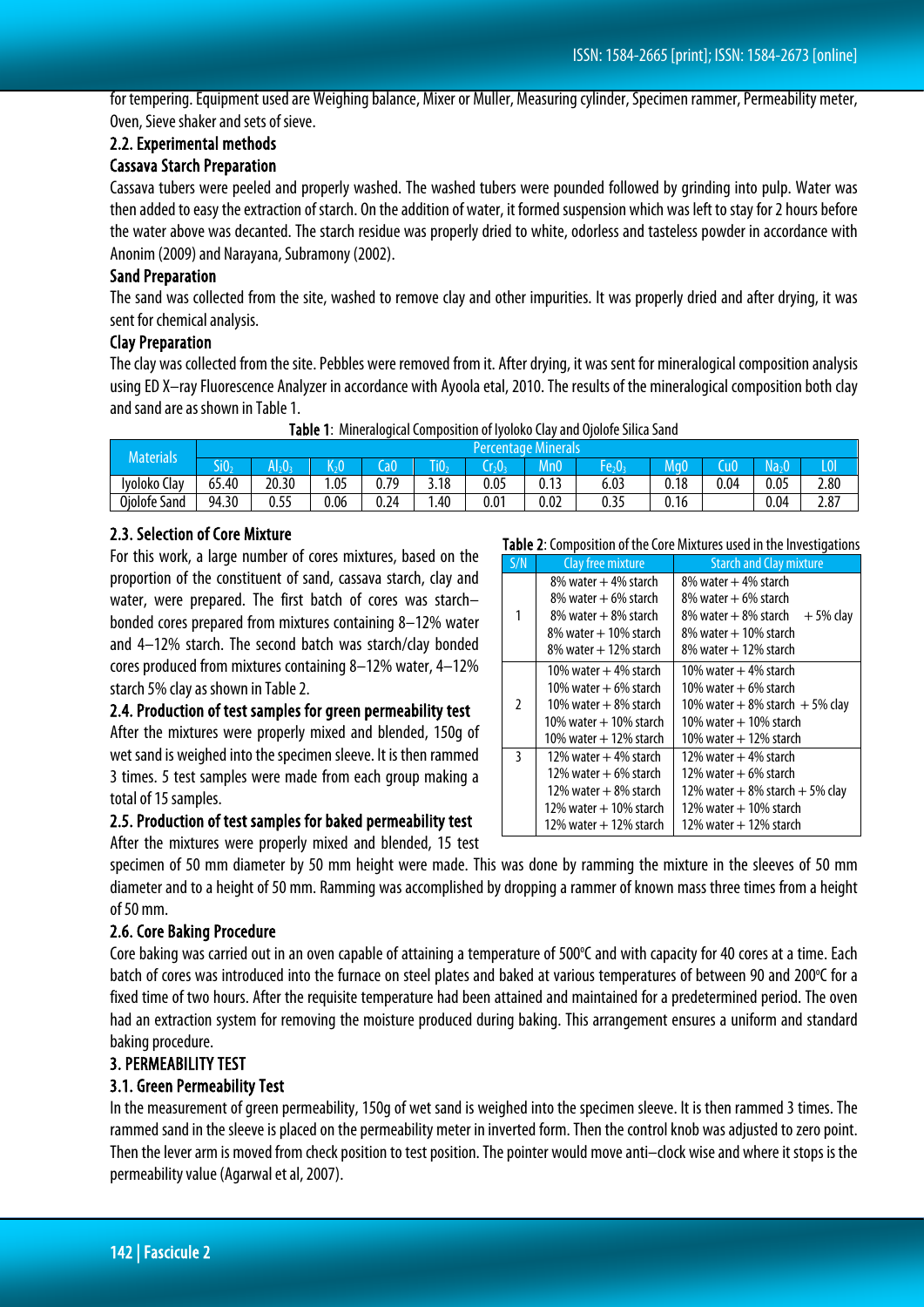

Figure 1: Variation of Permeability with Cassava Starch of the Starch bonded Core



Figure 2: Variation of Permeability with Cassava Starch of the Starch/Clay bonded Core

#### 3.2. Baked Permeability Test

In the measurement of baked permeability, the samples baked at various temperatures of between 90 and 200°C for a fixed time of two hours were tested by placing them on the permeability meter. Then the control knob is adjusted to zero point. Then the lever arm is moved from check position to test position. The pointer moved anti–clock wise and stopped at the permeability value. The results of baked permeability for the various starch bonded core mixture is shown in Figures 3–5 while the starch/clay bonded one is shown in Figures 6–8.







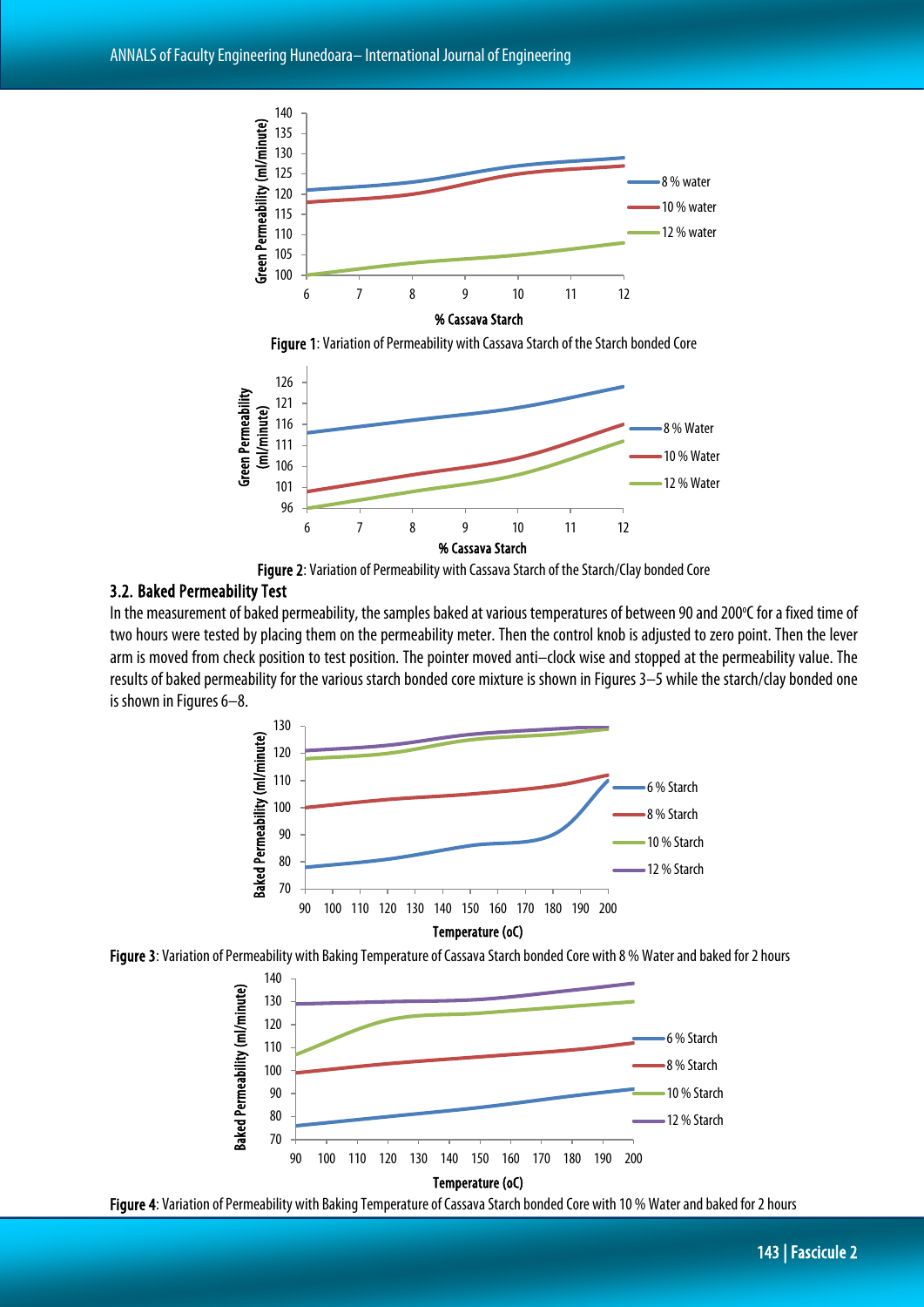

Figure 5: Variation of Permeability with Baking Temperature of Cassava Starch bonded Core with 12% Water and baked for 2 hours



#### Temperature (oC)

Figure 6: Variation of Permeability with Baking Temperature of Starch/Clay bonded Core with 8% Water, 5% Clay and baked for 2 hours



#### Temperature oC





Figure 8: Variation of Permeability with Baking Temperature of Starch/Clay bonded Core with 12 % Water, 5 % Clay and baked for 2 hours 4. RESULTS AND DISCUSSIONS

All the results of the experiments are shown in Tables 1 to 2 and Figures 1 to 8.

#### 4.1. Sand Grain Fineness Number

Table 1 shows the sieve analysis of Ojolofe sand used for the production of the core. The sand has an average grain size of 184.03 microns which is within the AFS acceptable size range of between 180 and 250 microns used in Foundry. It is clearly on the fine side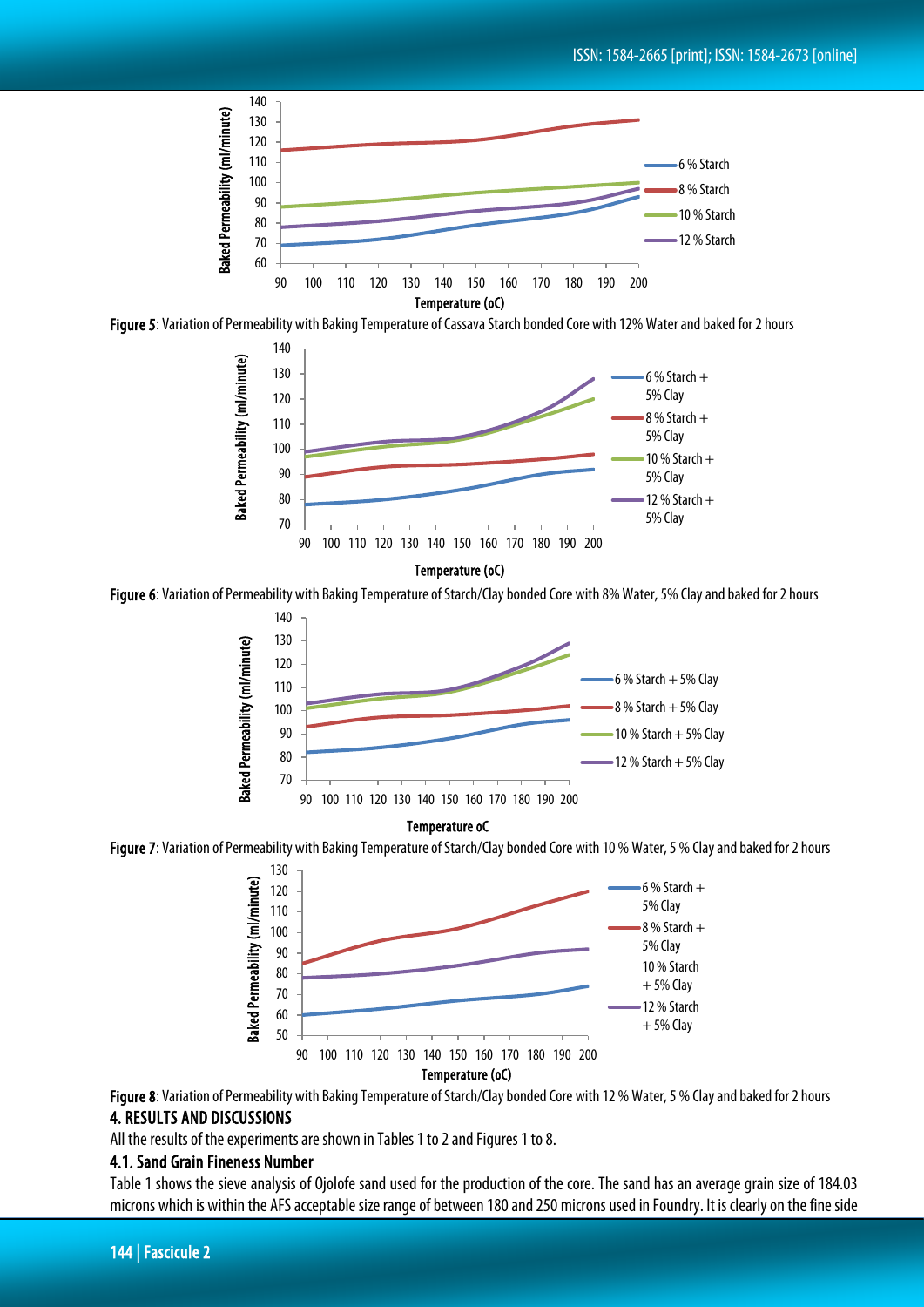for mould production but specifically suitable for core making in providing the necessary green and baked permeability values, adequate flowability, and good mouldability (Ihom, 2006).

#### 4.2. Chemical Analysis for Sand and Clay

From the chemical analysis shown in Table 2, the Oiolofe sand contains 94.30% SiO<sub>2</sub> and 0.55% Al<sub>2</sub>0<sub>3</sub>. The silica content of 94.30% compares well with the acceptable values of between 80% and 97% recommended for moulding and core sands. A high silica value is necessary to withstand the heat of molten metal during casting (Jain, 2008).

The Iyoloko clay, on the other hand, had 65.40% silica and 20.30% alumina as the principal constituents. These values are common and adequate for general purpose moulding sand and cores. The higher alumina content provides the necessary refractoriness needed by cores.

#### 4.3. Green Permeability

Green permeability was assessed for the cores bonded with cassava starch alone, and for the cores bonded with starch/clay while still wet. For cassava starch bonded core, the variation of permeability with moisture content was shown in figure 1. From this figure, the green permeability increases with starch content for each of the moisture contents. But the green permeability values decrease as the moisture contents increase in each case. As it can be seen from the curve, the green permeability value for the core containing 8% water is within 121–128 ml/minute, the one with 10% water has a green permeability value of 119–121 ml/minute and for the one with 12% water, green permeability value is within 100–105 ml/minute.

For the starch/clay bonded cores as shown in figure 2, the green permeability follows same trend as that of the starch bonded cores. But there is reduction in permeability value in each case. Here the core containing 8% water, 10% water and 12% water have a green permeability values within 115–122 ml/minute, 100–106 ml/minute and 96–102 ml/minute respectively. This shows that the addition of clay lowers the permeability values.

#### 4.4. Baked permeability

For cassava starch bonded cores, the variation of permeability with baking temperature is as shown in figures 3–5. It was seen that:

- i. Permeability increased with baking temperature, starch and water contents
- ii. Permeability values obtained for cores produced from mixtures of 10% starch and 10% water was 128 ml/minute.

This increased to 138 ml/minute when starch content was increased to 12%.

Figures 6–8 contain permeability data for the clay/starch cores produced from mixtures of varying starch and water contents but fixed 5 % clay baked for 2 hours. It was also found that:

- i. Permeability increased with temperature, water and starch content
- ii. Permeability values reduce with the addition of clay
- iii. Permeability values obtained for clay/starch cores with optimum core mixture, after baking at 180°C for 2 hours was 117 ml/minute.

Higher permeability value of 129 ml/minute was only obtained after baking cores with 12% starch, 5% clay and 10% water at 200°C for 2 hours. These observations can be explained by noting that:

- i. Curing process during baking involves a chemical reaction in which the moisture content is retained for bonding purpose whereby individual sand particles are closely bonded together for strength and reduced porosity
- ii. Under baking is a physical drying process involving expulsion of loosely held water molecules thus causing an initial porosity
- iii. Baking process progresses from the drying stage to the curing stage and finally to burning stage
- iv. Curing process in starch–bonded cores causes retention of chemically bonded water in a structure that binds the sand particles and enhances permeability
- v. The addition of clay fills the pores created by starch, causes a more rigid bonding structure and impairs permeability
- vi. Over baking is a burning process which causes disintegration of the bonds holding the sand grains together and thus resulting in reduced strength and increased permeability
- vii. Hence permeability increases continuously with baking temperature, initial water content and starch level
- viii. The final stage attained will depend on the clay/starch mixture, baking temperature and baking period.

#### 5. CONCLUSIONS

The results obtained from the research has clearly shown that using the appropriate foundry sand, good quality cores can be successfully produced using cassava starch singly or in combination with clay. Cassava starch–bonded sand cores produced from 6– 12% starch and 8–12% water and baked at the appropriate baking conditions resulted in cores with the necessary minimum properties. Baking at 180°C for 2 hours was found to be most appropriate. Cassava starch–bonded cores with optimum properties were produced from mixtures containing 10% starch and 10% water contents. Clay addition was found to slightly reduce the